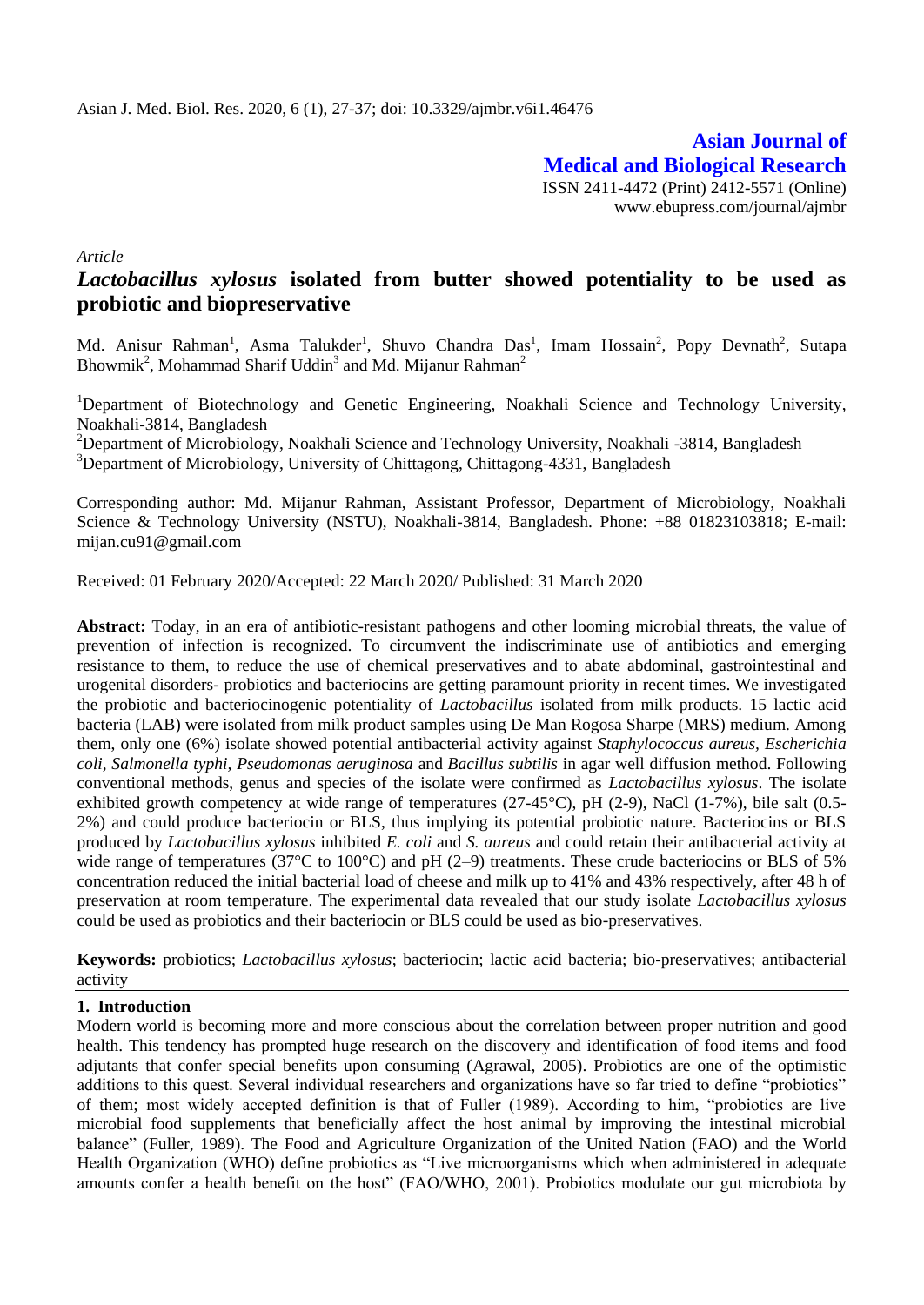both direct and indirect biological effects. Direct effects include adhesion to specific areas of gastrointestinal tract and exclusion of pathogens through nutrients competition. Indirect effects include production of lactic acid which decreases the pH, production of  $H_2O_2$  that interacts with the toxins produced by pathogens, synthesis of bacteriocins and mucins (Hu *et al*., 2017; Islam *et al*., 2016; Dinkçi *et al*., 2006). Upon ingestion, probiotics exert some beneficiary effects on human body, such as (i) reducing the duration of infectious and/or antibiotic associated diarrhea through influencing enteric nervous system and/or immune system to produce neuropeptides, cytokines or hormones that minimize secretion of water and electrolytes across the intestinal epithelium (Rahman *et al*., 2018; Andersson *et al*., 2001), (ii) control of lactose intolerance through delivery of microbial lactase to small intestine (Sanders, 2003), (iii) control of irritable bowel syndrome through alteration of population of intestinal microflora (Rahman *et al*., 2018; Sanders *et al*.,2003), (iv) prevention of ulcers associated with *Helicobacter pylori* infection through antipathogen activity (Sanders, 2003; Nami *et al*., 2019), (v) prevention of urinary tract infection, kidney stones and flair-ups of Chron"s disease (Reid, 2005), (vi) prevention of inflammatory bowel disease through down regulation of inflammatory response (Sanders, 2003), (vii) exhibition of anti-mutagenic and anti-carcinogenic features through mutagen absorption and inhibition of carcinogen producing microflora (Sanders, 2003; Nami, 2019), (viii) increased intestinal mucosal barrier (Ahl *et al*., 2016).

Lactic acid bacteria (LAB) are a major broad group of probiotic bacteria. LAB are gram positive, non-sporing, catalase negative, cocci-shaped, usually non-motile organisms that are devoid of cytochrome C and are nonaerobic, but are aerotolerant and acid tolerant which produce lactic acid as the major end product (Agrawal, 2005; Nami *et al*., 2019; Chowdhury *et al*., 2012). These microbes are ubiquitous in nature and are indigenous inhabitants of the human gastrointestinal tract, vagina and human skin, but are also found in soil, water, vegetables products, meats, fermented and cooked meat and dairy products (Andersson *et al*., 2001; Li *et al.*, 2018). LAB deploy strong antagonistic activity against pathogenic, non-pathogenic and spoilage organisms in fermented milk, foods and beverages (Gilliland *et al*., 1975) and demonstrate antimutagenic properties through reducing the activity of β-glucornidase, nitro reductase and azoreductase which convert precarcinogen into its active form (Guarner *et al*., 2003).

A major group of LAB, known as *Lactobacillus* species, are most widely utilized group of microorganisms as probiotics due to their "Generally recognized as safe" (GRAS) status (Islam *et al*., 2016). *Lactobacillus* spp. are omnipresent in nature, especially in the human gut, particularly in the small intestine as this portion of GIT provides anaerobic condition, sugars as a carbon source, a range of minor nutrients to support their growth and sustainability (Rahman *et al.*, 2018). *Lactobacillus* spp. have been proved to be effective in allergic children (Martínez-Cañavate *et al.*, 2009), preventing vasculopathy in obesity (Toral *et al.*, 2014), reducing the risk of necrotizing enterocolitis in low birth weight premature babies (Hoyos *et al*., 1999).

Having a moderate pH (6.4-6.6), adequate nutrients, high water contents, milk provides an excellent environment for microbial growth and fermented milk could be a valuable source of autochthonous Lactic Acid Bacteria (LAB) (El Soda *et al.*, 2003). The dietary and therapeutic values of milk products are determined by presence of probiotic microbes (Boor *et al.*, 2001). *Lactobacillus* and *Streptococcus* spp*.* are most commonly used probiotics in commercial fermented and non- fermented milk product now a days (Chowdhury *et al.*, 2012). Some strains even contribute to the preservation of fermented milk and foods by producing bacteriocins (Ten Brink *et al.*, 1994). Bacteriocins are ribosomally synthesized antimicrobial peptides that exhibit bactericidal activity against closely related organisms (Bromberg *et al.*, 2004). Since bacteriocin producing LAB are mostly isolated from dairy foods and meat products, these proteinaceous substances thus have been consumed for a long time. So, considering all the facts discussed above, our present study focused on isolation of *Lactobacillus* spp. from dairy products and in i*n-vitro* evaluation of their probiotic and bacteriocinogenic potentiality.

## **2. Methods and Materials**

## **2.1.Sample collection, isolation and purification of** *Lactobacillus*

Multiple sets of milk products samples (Butter and cheese) were collected from local shops of Chittagong area in Bangladesh. For isolation of *Lactobacillus*, serial dilution  $(10<sup>-1</sup>$  to  $10<sup>-6</sup>)$  agar plate technique was used. *Lactobacillus* was purified by streak plate method on De Man Rogosa Sharpe (MRS) agar.

## **2.2.Test microorganisms**

The target pathogenic organisms used in this study were *Staphylococcus aureus* ATCC25923*, Bacillus subtilis*  IFSTIM22, *Pseudomonas aeruginosa* CRL (ICDDR, B)*, E. coli* ATCC25922, *Salmonella typhii* AE14296. The test microorganisms were standardized by using 0.5 McFarland standard. A 0.5 McFarland gives approximate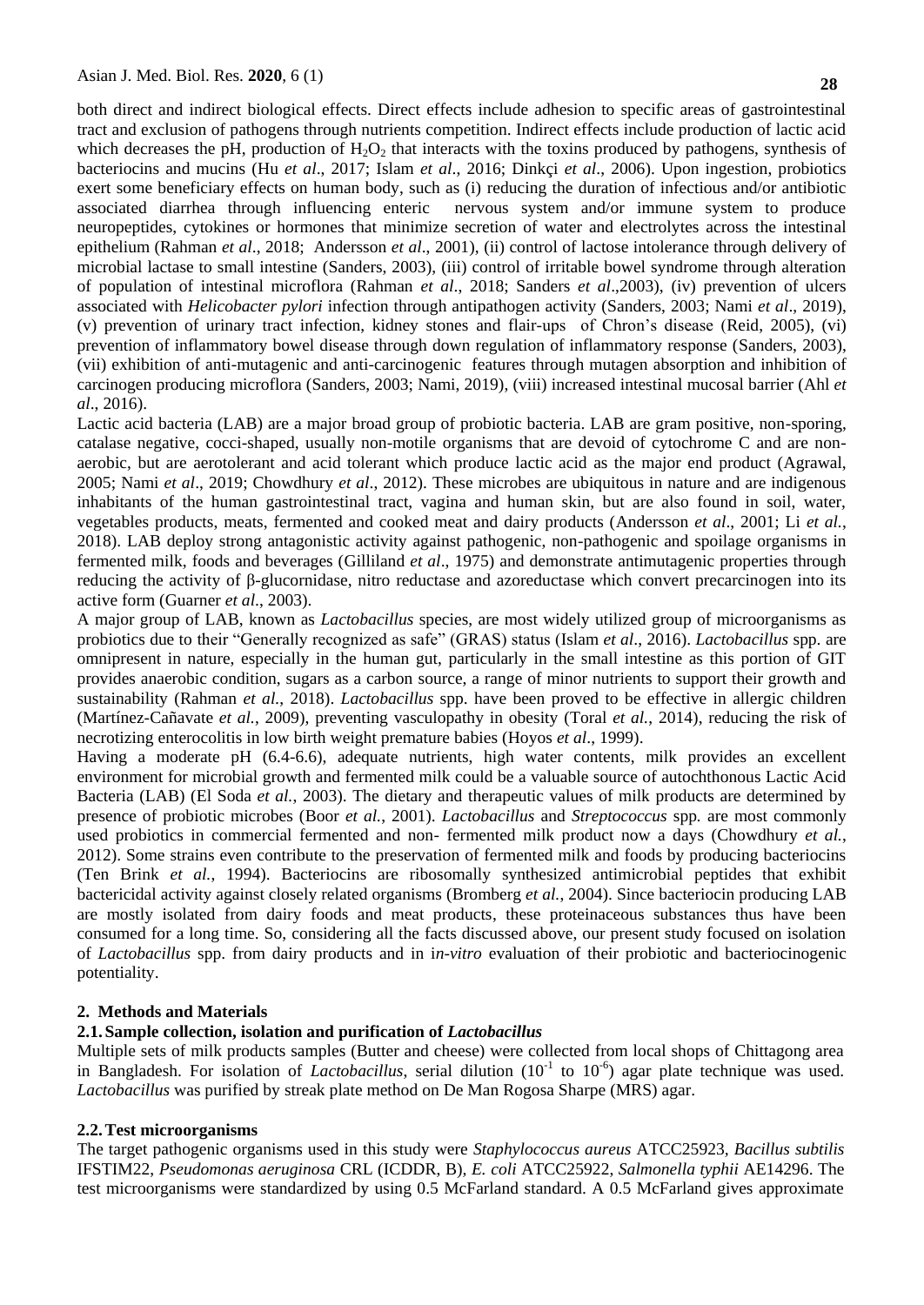cell density of  $1.5 \times 10^8$  CFU/mL, having absorbance of 0.132 at wavelength of 600nm (Andrews *et al.*, 2001). We used this standardization technique for all the necessary steps of this study.

## **2.3. Screening of isolated** *Lactobacillus* **for antibacterial activity**

MRS broth was used for antimicrobial metabolite production from *Lactobacillus*. 200 mL of MRS broth was autoclaved at 121 °C for 15 minutes and inoculated with the colonies of a *Lactobacillus* isolate and incubated at 37 °C for 2-3 days under stationary condition. Then it was centrifuged (Model 6930, Kubota, Japan) at 9000 rpm for 15 minutes at 4 °C. The supernatant was then filtered through Whatman No. 1 filter paper to remove residual cells. Petri-plates were prepared by pouring sterile molten Muellar Hinton medium and allowed it to solidify. A hundred microliters of each standardized test microorganisms were spread on agar plates. Two wells (each 7 mm in diameter) made into agar plates with sterile borer. The wells were loaded with 100 μL of filtered LAB culture supernatant and 100 μL sterile broth. Plates were incubated at 37 °C for 24 hours. After incubation, diameter of zone of inhibition was observed and measured (Pundir *et al.*, 2013).

# **2.4.Identification of** *Lactobacillus* **isolates**

*Lactobacillus* species were identified based on their morphological characteristics including size and shape of the organism, arrangement of the cells, presence or absence of the spores, regular or irregular forms, acid fastness, gram reaction etc.; cultural and physiological characteristics including H2S production, nitrate reduction, deep glucose agar test, fermentation of different carbohydrates etc. All these characteristics were then compared with the standard description of "Bergey's Manual of Determinative Bacteriology", 8th edition (Buchanan and Gibbons, 1974).

# **2.5.Determination of probiotic efficiency of** *Lactobacillus xylosus*

## **2.5.1. pH tolerance and temperature sensitivity**

The *Lactobacillus* cultures were inoculated into sterile MRS broth tubes of varying pH, i.e., 2, 4, 7 and 9 and incubated at 37 °C for 24-48 hours. Another set of inoculated MRS broth was grown at varying temperatures, i.e*.,* 27, 37, and 45 °C for 24-48 hours. The absorbance of MRS broths were taken at 600 nm by a spectrophotometer (Model T60U, pg instruments, UK) to measure microbial load (Rahman *et al.*, 2019).

## **2.5.2. Bile salt and NaCl tolerance**

The MRS broth media with varying concentrations of bile salt (0.5, 1.0 and 2.0%) and NaCl (1, 3 and 7%) were inoculated separately with each *Lactobacillus* culture and incubated at 37 °C for 48 hours. Then the absorbance of MRS broths were taken at 600 nm by a spectrophotometer for measuring microbial load (Rahman *et al.*, 2018).

## **2.5.3. Lactose utilization**

The acid production by *Lactobacillus* cultures was detected by observing the change in color of the medium. Sterilized fermentation medium (Peptone 10 g, NaCl 15 g, phenol red 0.018 g, lactose 5 g, for 1 L distilled water and final pH 7.0) was inoculated with *Lactobacillus* cultures and incubated at 37 °C for 24-48 h. Change in color from red to yellow indicates the production of acid (Ahmed and Kanwal, 2004).

# **2.5.4. Antibiotic susceptibility test**

The antibiotic susceptibility of *Lactobacillus* was assessed by using Kirby-Bauer discs diffusion method on MRS agar plates. The used antibiotics were penicillin g (10 IU), chloramphenicol (30  $\mu$ g), erythromycin (15 μg), cefixime (5 µg), cephradine (30 µg), streptomycin (10 µg) and rifamycin (5 µg) (Rahman *et al.*, 2019).

# **2.5.5. Determination of bacteriocin production capability of the** *Lactobacillus xylosus*

This experiment has been carried out according to the method described by Yang *et al*., 2012 (Yang *et al.*, 2012). One milliliter of frozen *Lactobacillus* isolate was cultured 24 hours in 20 mL MRS broth. Then 1 mL culture was sub-cultured 24 h in 20 mL MRS broth. Cells were removed by centrifuging at 9000 rpm for 15 minutes. The supernatant was filtered through a sterile Whatman No. 1 filter paper and 100 μL of the pH unadjusted aliquot of cell free supernatant (CFS) was added to the first well. The remaining CFS was adjusted to pH 6.0 with 1M/lN NaOH in order to rule out possible inhibitory effects due to organic acids. 100 μL of the pH adjusted CFS was filtered and added to the second well. The neutralized CFS was then treated with 1mg/mL of catalase (Merck KGa A, Germany) at 25 °C for 30 min to eliminate the possible inhibitory action of  $H_2O_2$ and filtered. Then 10 µL catalase treated CFS was placed in the third well. If inhibition zone were found in the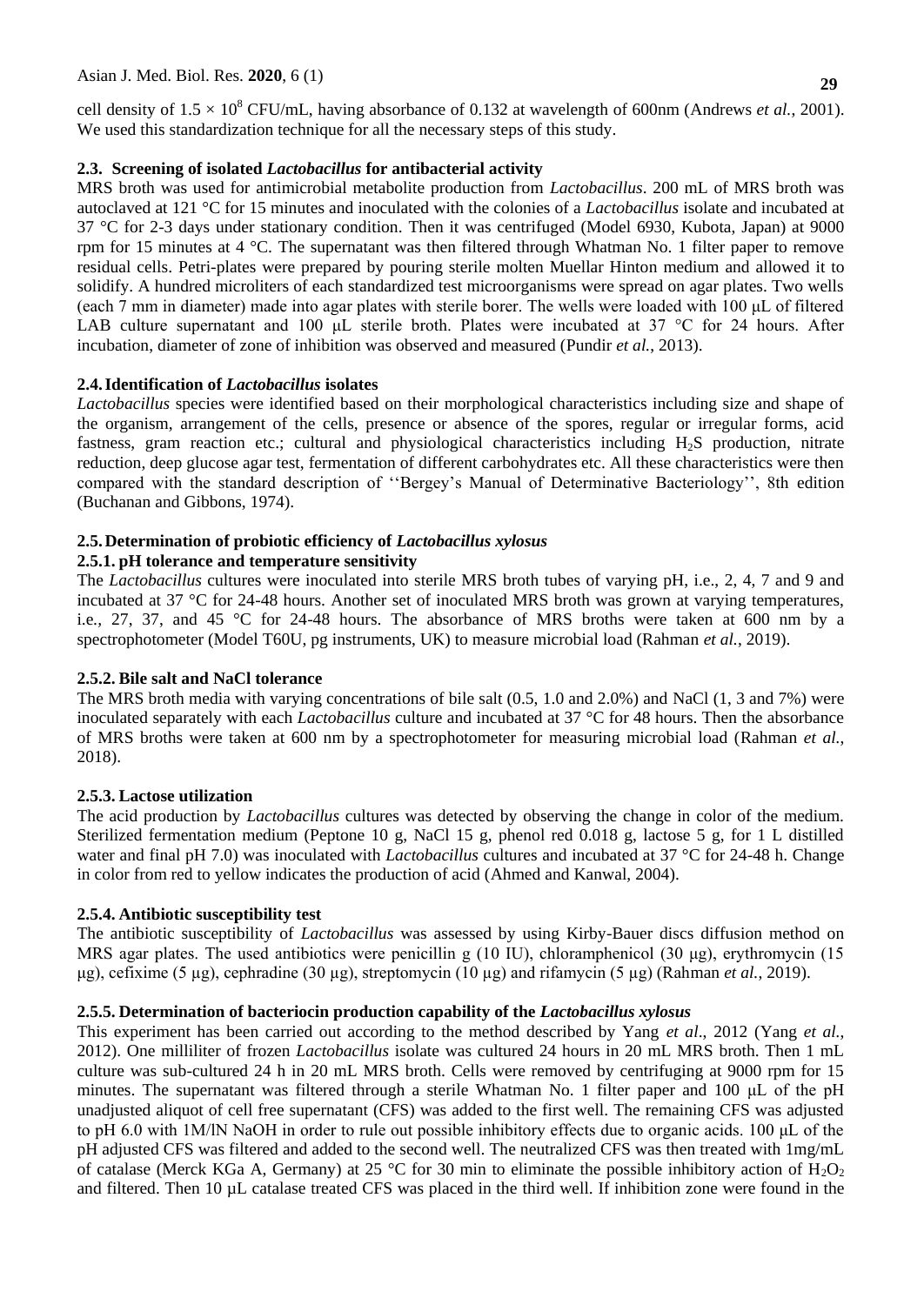#### Asian J. Med. Biol. Res. **2020**, 6 (1)

third well, the isolates were able to produce bacteriocin or BLS. To confirm the production of a proteinaceous compound, CFS displaying antimicrobial production after acid neutralization and  $H_2O_2$  elimination were treated with 1 mg/mL of proteolytic enzymes including papain and trypsin (Sigma-Aldrich Corporation, USA). 5ml of bacteriocin was taken in test-tubes and treated with papain/trypsin (1 mg/mL) at pH 7. The test tubes with and without the enzyme (control) were incubated at 37 °C for 2 h and then heated at 100 °C for 3 min to denature the enzyme. Both the control and samples were assayed for antimicrobial activity by using agar well diffusion method (Rahman *et al.*, 2019).

### **2.5.6. Heat stability and effect of pH on the crude Bacteriocin or BLS**

Five millilitres of crude bacteriocin in different test-tubes was taken and then heated at 37, 45, 60, and 100°C for 15 minutes respectively. In another set, 5 mL of crude bacteriocin or BLS was taken in test-tubes and the pH of the contents were adjusted to pH 2, 4, 7 and 9 separately, using either diluted NaOH or HCl and allowed to stand at room temperature for 2 hours. The heat and pH treated crude bacteriocin or BLS samples were then assayed for antimicrobial activity. Agar well diffusion method was used and 100 µL of sample was added in each well (Nithya *et al.*, 2012).

### **2.5.7. Bio-preservative efficiency of the crude Bacteriocin or BLS**

Milk and cheese samples were added with 5% of crude bacteriocin or BLS of *L. xylosus* MB1 separately and kept at room temperature for 48 hours. The controls were maintained without adding crude bacteriocin or BLS. After 24 hours of incubation, the samples (both test and control) were serially diluted up to  $10^{-6}$  and the plates were incubated at 37 °C for 24 hours. The colony count was recorded and compared with the control (Joshi *et al*., 2006).

#### **3. Results and Discussion**

The present study aimed to isolate *Lactobacillus* spp. from milk products samples (butter and cheese), evaluation of their probiotic potentiality and assessment of their bacteriocin or bacteriocin-like substance (BLS) production capability. The *Lactobacillus* isolates were primarily screened for their antibacterial activity as probiotic *Lactobacillus* should be good antimicrobial producer.

### **3.1.Isolation, screening based on their antibacterial activity and identification of** *Lactobacillus*

A total of 15 *Lactobacillus* were isolated from the milk products samples using MRS medium. Among them, only 3 isolates (20%) showed potential antibacterial activity against at least three test organisms and only one (6%) isolate displayed antibacterial potentiality against all the five test microorganisms. This isolate, labelled as MB1, showed antibacterial activity against *S. aureus* (15 mm)*, E. coli* (11 mm)*, S. Typhi* (13 mm)*, P. aeruginosa* (15 mm) and *B. subtilis* (14 mm). The genus and species of the isolate (MB1) were confirmed by conventional methods using cultural, morphological characteristics and biochemical reactions as described in "Bergey's Manual of Determinative Bacteriology", 8<sup>th</sup> edition (Buchanan et al., 1974) (Table 1). Finally, having identified the isolate as *Lactobacillus xylosus*, we approached for further experiments.

### **3.2.Evaluation of probiotic potentiality of** *L. xylosus* **MB1**

### **3.2.1. pH tolerance, temperature sensitivity, bile salt and NaCl tolerance**

The growth of *L. xylosus* MB1 accelerated with the gradual increase of pH (2-7) and reached its optimum level at pH 7 and then again dropped with an increased pH (Figure 1a). Lactic acid bacteria must pass through the gastric juice of stomach having an acidic environment (lower pH), which destroys most of the microorganisms ingested (Charteris *et al*., 1998). Therefore, resistance to low pH is an important selection criterion for the probiotic microorganisms. Other studies also ensured that, although the growth rate of *Lactobacillus* strains dropped after being exposed to pH values of 2.5–4.0, yet they can continue to survive. Moreover, their survival in the media resembling the stomach environment (having physiological pH of 2-3) was found to be variable and strain dependent. However, this survival rate was reported to be of approximately 85%, which is very significant for the probiotic bacteria (Belicová *et al.*, 2013).

An efficient probiotic *Lactobacillus* must be capable of surviving at wide range of pH and temperature, tolerating various concentrations of bile salt and NaCl, utilizing lactose and resistance against several antibiotics. The study isolate *Lactobacillus xylosus* MB1 was able to tolerate a wide range of temperatures (27– 45 °C), but the best growth was found at 37 °C (Figure 1b). This value was chosen to mimic the internal body temperature and to determine whether the *Lactobacillus* were able to grow and survive within the human gut, an essential character of probiotics to be beneficiary for human health (Rahman *et al.*, 2019).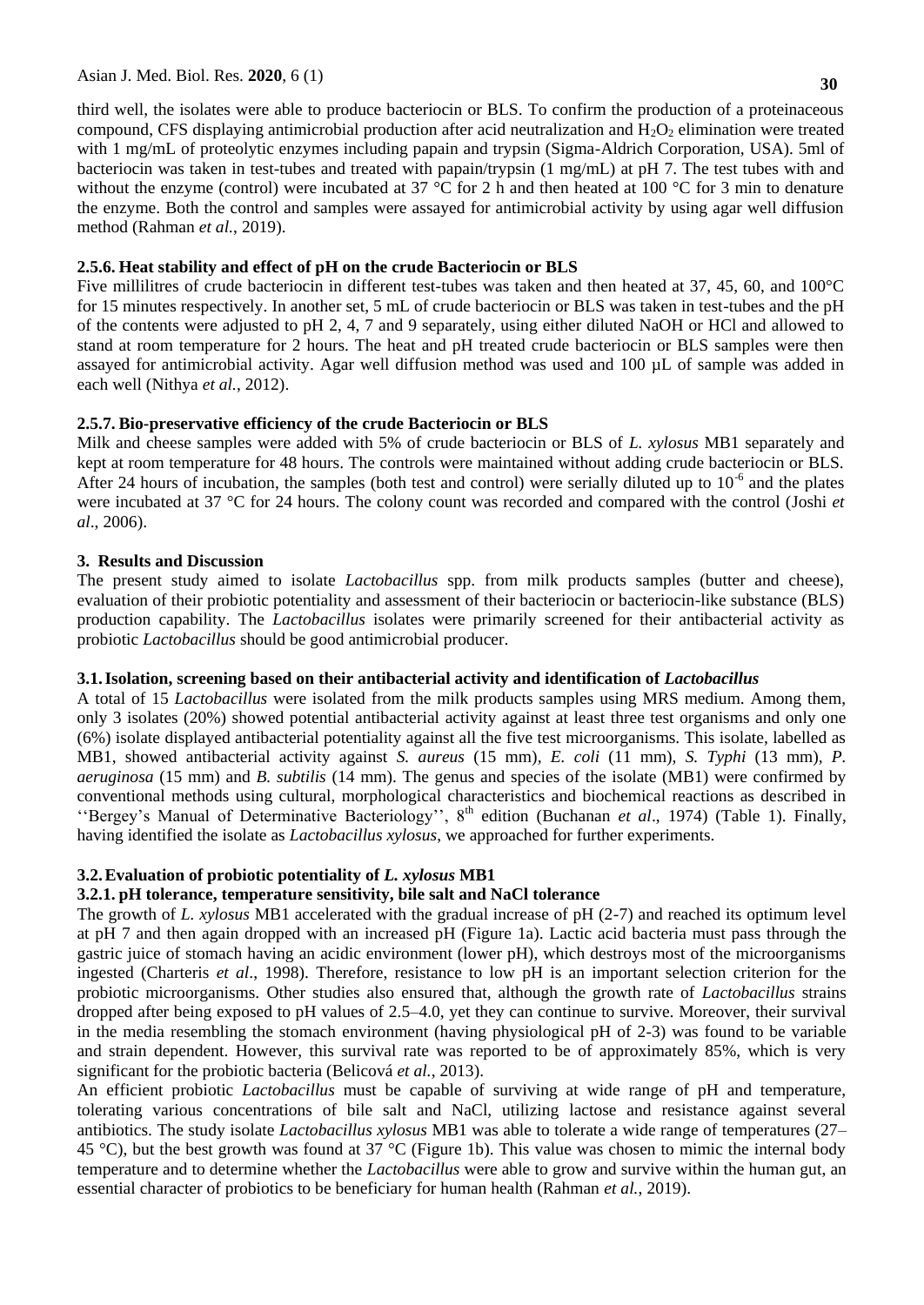At the same time the organism should resist the bile salt in the small intestine and should adhere to the intestinal walls for its effectiveness (Agrawal, 2005). This will help *Lactobacilli* to colonize the intestinal environment and balance the intestinal microflora (Tambekar and Bhutada 2010). Our study isolate was able to withstand 0.5-2% concentration of bile salt *in vitro* growth media (Figure 1c) whereas the optimum growth was found at 0.5% concentration.

NaCl acts as an inhibitory compound that may muffle the growth of certain types of bacteria (Hoque *et al.*, 2010). The current *L. xylosus* MB1 strain was able to grow well at 1-7% of NaCl concentrations and its best growth was found with 7% NaCl (Figure 1d). The experimental results of our present study are in accordance with some previous findings (Pundir *et al.*, 2013; Rahman *et al.*, 2019).

#### **3.2.2. Lactose utilization and antibiotic susceptibility**

Our present study isolate MB1 could utilize lactose *in vitro* growth medium. Lactose is the predominant carbohydrate in milk. Insufficient β–galactosidase activity in the small bowel mucosa of newborn children perturbs the absorption of lactose from breast milk (Andersson *et al*., 2001) and causes lactose intolerance. This also happens in adult people who cannot metabolize lactose due to lack of this essential enzyme. In both the cases, through its passage from the small intestine, lactose is converted to gas and acid in the large intestine by the colonial microflora and the respective individuals suffer from symptomatic abdominal pain, cramping and diarrhea (Rahman *et al.*, 2019). In these cases, addition of certain starter cultures with specific lactic acid bacteria to milk products allows the lactose digestibility and absorption in lactose intolerant people without the usual rise of breath hydrogen or associated symptoms (Pundir *et al.*, 2013). So, fermented dairy products are being produced using specially selected strains of *Lactobacillus* as starter cultures which are playing significant role in infant nutrition (Dinkçi *et al.*, 2006).

A small-scale antibiotic susceptibility test revealed that *Lactobacillus xylosus* MB1 is sensitive to penicillin G, chloramphenicol, erythromycin, cefixime, chephradine, streptomycin and rifamycin. Such kind of susceptibility to a wide range of antibiotics suggests that introduction of this *Lactobacillus* spp. in order to replenish the microbial flora in patients undergoing antibiotic therapy would not be feasible. Rather it could be used in fermented milk products as a form of preventive therapeutic approach to maintain a good balance of commensal gut microbiota as we have earlier proved its antibacterial potentiality.

#### **3.2.3. Determination of bacteriocin or BLS production capability of** *L. xylosus* **MB1**

To determine the bacteriocin or BLS production capability of *L. xylosus* MB1, its cell free supernatant (CFS) has been neutralized with NaOH to rule out the possible antimicrobial activity of organic acids and subsequently treated with catalase enzyme for reducing antimicrobial effect of  $H_2O_2$ (Table 2; Figure 2). If the CFS of *Lactobacillus xylosus* MB1 can exert the antimicrobial effects on selected test organisms after being acid neutralized and catalase treated, then the isolate may be considered as bacteriocin or BLS producer (Yang *et al*., 2012). Same test pathogens, which were previously used to determine the antibacterial potentiality of the current study isolate, are also employed here to ascertain whether it could produce bacteriocin or BLS. We found that our study isolate produces crude bacteriocin or BLS which has antibacterial activity against *E*. *coli* and *S. aureus* (Table 2). After treating with proteolytic enzymes papain and trypsin, the crude bacteriocin or BLS of our study isolate lost its antibacterial activity, demonstrating the proteinaceous nature of this crude substance (Figure 3). One previous study implied that many of the bactericidal agents, synthesized by lactic acid bacteria (LAB) and varying in their spectra of activity, are bacteriocins and proteinaceous in nature (Fricourt *et al.*, 1994). Other studies also displayed that *Lactobacillus* spp*.* could produce bacteriocins which are active against *E. coli* and *S. aureus,* thus further supporting the findings of our present study (Rahman *et al.*, 2018; Rahman *et al.*, 2019).

### **3.2.4. Effect of temperature and pH on the antibacterial activity of the crude bacteriocin or BLS produced by** *L. xylosus* **MB1**

The crude bacteriocin or BLS of *L. xylosus* MB1 retained its antibacterial activity at wide range of temperature (37°C to 100°C for 15 minutes) and pH (2–9 for 2 hours) (Figure 4). Using both parameters, we found the crude bacteriocin or BLS was active against *E. coli* and *S. aureus* among the five test organisms that we have employed earlier in the current study. Maximum antibacterial activity was observed against both *E. coli* and *S. aureus* after 37°C heat treatment. But in case of pH treatment, the results differed in *E. coli* and *S. aureus.*  Maximum antibacterial activity was noted against *E. coli* at pH 4 and *S. aureus* at pH 2 respectively. Rahman *et al.,* (2019) investigated the antibacterial properties of *L. plantarum* and *L. delbrueckii* isolated from vegetables. These strains produced bacteriocins or BLS against *E. coli, S. aureus* and *S. typhi* and were found to tolerate the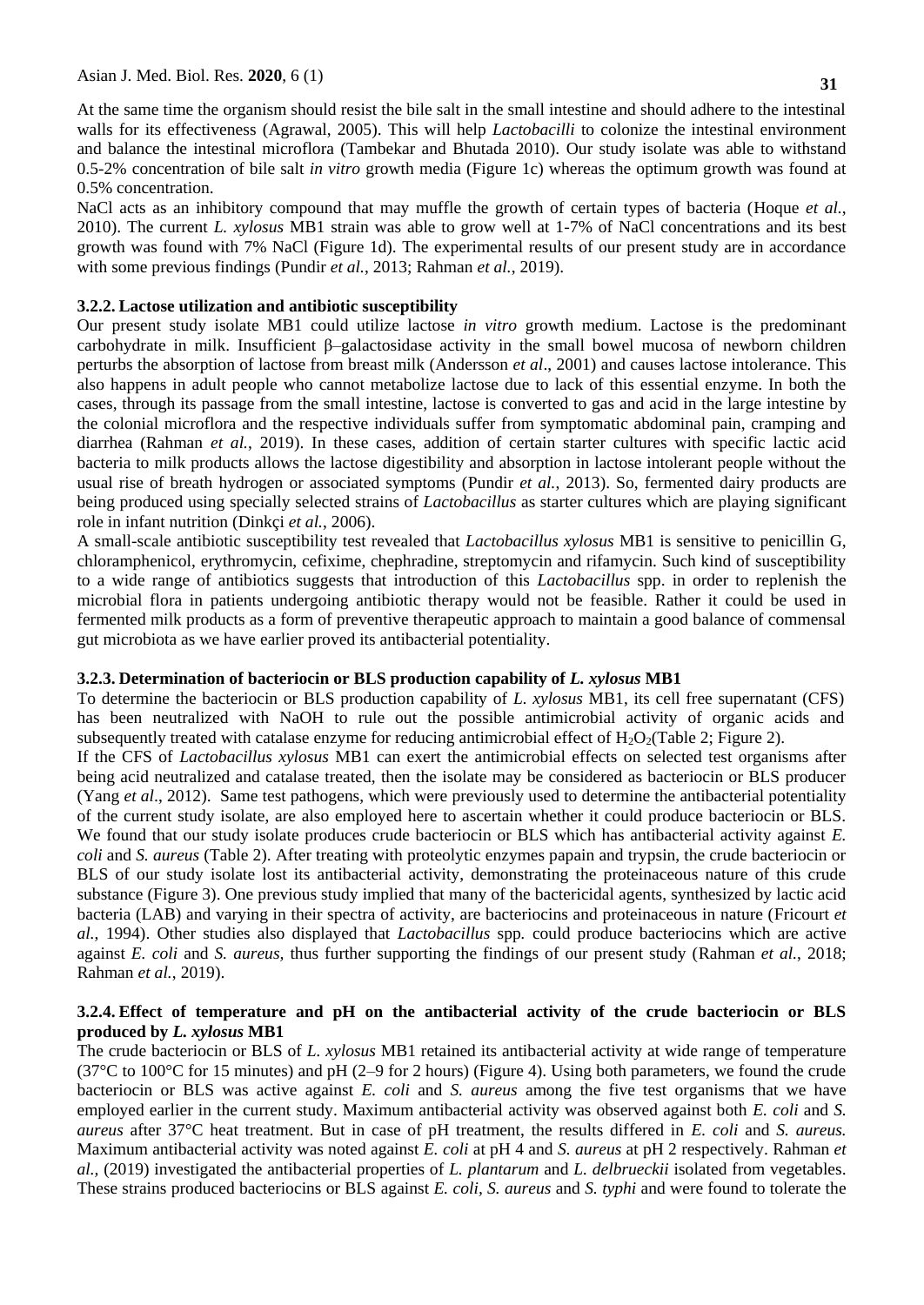same range of temperature (37°C-100°C) and pH (2-9) like this present study. In addition, bacteriocins or BLS produced by both *Lactobacillus* spp. exhibited highest antibacterial activity at 37°C temperature, whereas antibacterial effects against *E. coli* and *S. aureus* from bacteriocins produced by *L. plantarum* and *L. delbrueckii*  were found to be maximum at pH 4 and pH 2 respectively (Rahman *et al.*, 2019). These findings are exactly in accordance with the results of our current study. Other studies also revealed that bacteriocins produced by *Lactobacillus* spp. were proteinaceous in nature and could endure pH 3-9 and 37-100°C heat treatment (Jayachitra and Ramanathan, 2012; Udhayashree *et al.*, 2012). Another study reported that bacteriocin produced by *Lactobacillus* spp. could even stand 100°C for 30 minutes, indicating that the bacteriocin is relatively resistant to heat, though inactivation occurred after 60 min at 100°C or after autoclaving at 121°C for 5 min (Boris *et al.,* 2001). The heat stability of the crude bacteriocin or BLS pledges an advantage for potential use as bio-preservatives in combination with thermal processing to preserve food products (Rahman, 2019).

#### **3.2.5. Bio-preservative efficiency of the crude bacteriocin or BLS**

We observed that 5% crude bacteriocin or BLS of our study isolate could decrease microbial load remarkably in the milk and cheese samples after 48 hours of preservation at room temperature (Table 3). The 5% crude bacteriocin or BLS of *Lactobacillus xylosus* MB1 decreased 41% of initial microbial load in cheese after treatment at room temperatures for 48 hours. In case of milk, crude bacteriocin or BLS of *Lactobacillus xylosus* MB1 decreased 43% of initial microbial load.

This very experimental data indicates that crude bacteriocin or BLS of *Lactobacillus xylosus* MB1 could possibly be used in the preservation of milk and milk products after further purification and ensuring that it would not be toxic, cause hypersensitivity or any other side effects to the human health. Previous researchers used 5% crude bacteriocin of *L. fermentum* to preserve milk and mushroom and got satisfactory results (Nithya *et al.*, 2012). Another study showed that BLS of *Lactobacillus* spp. isolated from ovine cheese exhibited antimicrobial activity against *Listeria monocytogenes* (Nespolo and Brandelli, 2010). Likewise, our examined bacteriocin or BLS also substantially reduced bacterial colony count when applied on cheese samples. Biopreservation of cheese is very important from commercial and therapeutic perspective because cheese has a higher pH than yogurt and fermented milk and hence can support survival of probiotic bacteria for a longer duration (Gardiner *et al.*, 1998). However, bio-preservation of milk is never less valuable because recently specific starter cultures using specially selected strains of *Lactobacillus* are being used in the production of fermented dairy products (Dinkçi *et al.*, 2006). Bacteriocin or BLS produced by our study isolate significantly mitigated bacterial colony count when applied on milk samples too, thus strengthening its candidature as an efficient bio-preservative in dairy industry. Bio-preservatives can be an effective alternative to chemical preservatives because excessive use of chemical preservatives may have deteriorative effects on human health (Rahman *et al.*, 2019). Here, bacteriocins can play a major role. Most of the bacteriocins kill the susceptible bacteria by inducing permeabilization and pore formation on the cytoplasmic membrane or by interactions with essential enzymes. Because bacteriocins are degraded by the proteolytic enzymes of the gastrointestinal tract and seem to be nontoxic and non-antigenic to animals and humans, they can be utilized to improve the safety and shelf-life of many food products (Dinev *et al*., 2018).

Our study isolate *Lactobacillus xylosus* MB1 passed the *in-vitro* assessments for probiotic potentiality and showed tolerance to a wide range of pH, temperature, bile salt and NaCl concentration. This isolate is also capable of producing bacteriocins or bacteriocin like substances (BLS) which are competent to sustain at different temperature and pH levels and exert their antibacterial activity. The bacteriocins or BLS also proved their efficiency in bio-preservation of milk and cheese samples. All these evidences obviously suggest *Lactobacillus xylosus* MB1 to be a prospective candidate for probiotic bacteria. Probiotic lactic acid bacteria (LAB) have protective effects on human health including boosting of the immune system, inhibition of the growth of pathogens, prevention of diarrhea from various causes, prevention of colorectal cancer, reduction of the risk of inflammatory bowel movements, improvement of digestion of proteins and fats, synthesis of vitamins and detoxification and protection from toxins (Chowdhury and Ferdouse, 2012). Based on the beneficiary effects and more secured aspects of probiotic therapy than pharmaceutical agents (Bengmark, 2002) current study isolate *Lactobacillus xylosus* MB1 can be used as probiotics because there are historical data supporting the safety of lactobacilli for human use (Adams and Marteau, 1995).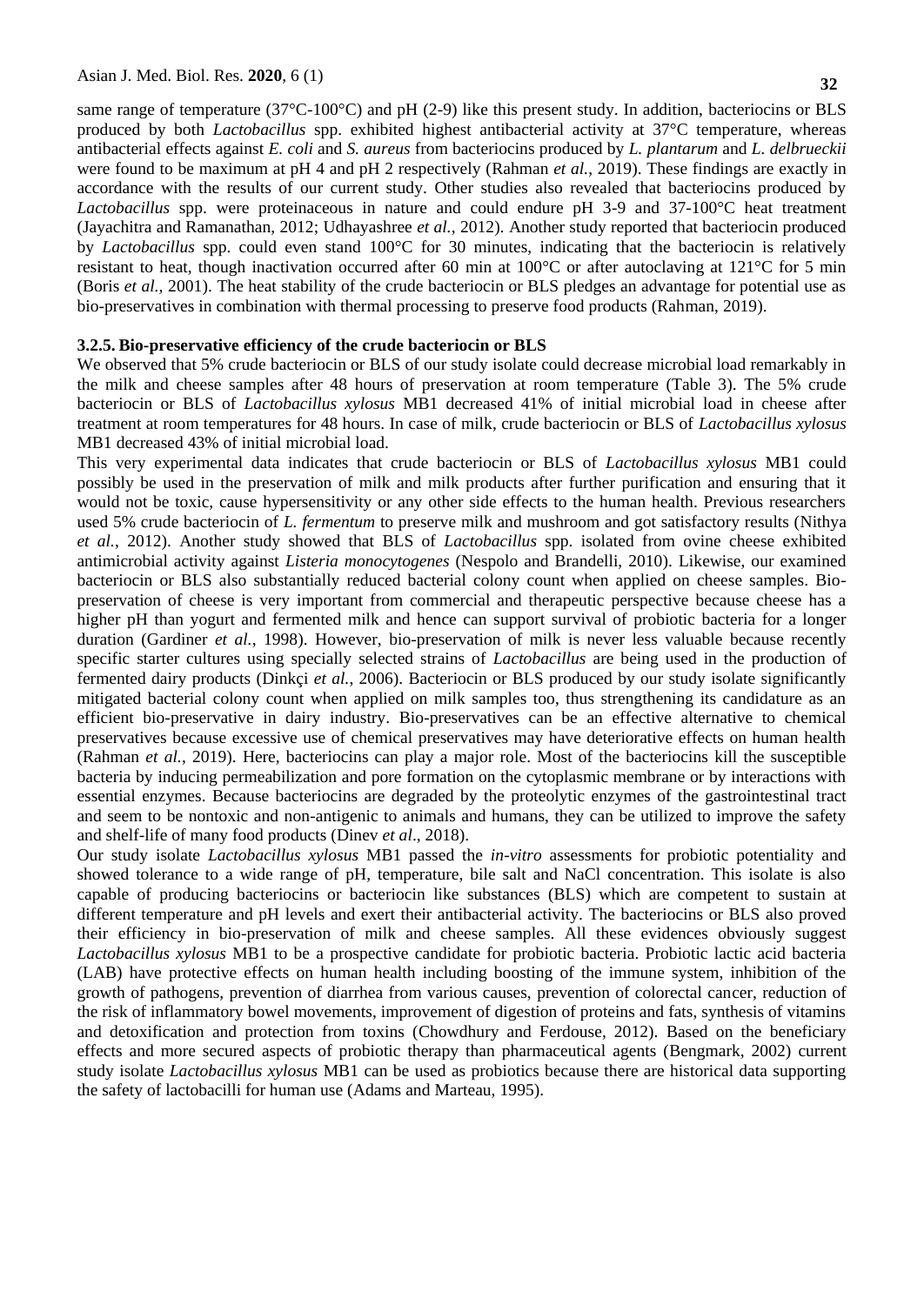### **Table 1. Morphological, cultural and biochemical characteristics of** *L. xylosus* **MB1.**

| <b>Parameters</b>                         | L. xylosus MB1                                                                           |
|-------------------------------------------|------------------------------------------------------------------------------------------|
| Colony characteristics                    |                                                                                          |
| Form                                      | Circular                                                                                 |
| Elevation                                 | Raised                                                                                   |
| Margin                                    | Entire                                                                                   |
| Surface                                   | Rough (Dry)                                                                              |
| Color                                     | Off-white                                                                                |
| <b>Slant Character</b>                    | Filiform                                                                                 |
| <b>Broth Character</b>                    | Turbid growth with sediment                                                              |
| Microscopic Observation (vegetative cell) | Short rod, single or diplobacilli, 2.93–3.51 µm in length<br>and $1.56-1.95$ µm in width |
| Gram staining                             | Gram positive                                                                            |
| Spore staining                            | Non spore former                                                                         |
| Acid fast staining                        | Non-acid fast                                                                            |
| Motility test                             | Non motile                                                                               |
| Indole test                               | Negative                                                                                 |
| Methyl Red (M.R) test                     | Negative                                                                                 |
| Voges Proskauer (V.P) test                | Negative                                                                                 |
| Deep glucose agar test                    | Strict aerobes                                                                           |
| Glucose broth                             | Turbid                                                                                   |
| Growth in synthetic media                 | Turbid                                                                                   |
| Growth in inorganic salt                  | No growth                                                                                |
| $H2S$ production test                     | Positive                                                                                 |
| Urease test                               | Negative                                                                                 |
| Nitrate reduction test                    | Positive                                                                                 |
| Citrate utilization test                  | Turbid with flocculent                                                                   |
| Catalase activity                         | Negative                                                                                 |
| Starch hydrolysis                         | Negative                                                                                 |
| Casein hydrolysis                         | Negative                                                                                 |
| Egg albumin test                          | Negative                                                                                 |
| Gelatin liquefication                     | Negative                                                                                 |
| Fermentation test                         |                                                                                          |
| Acid production without gas formation     | Galactose, Sucrose and Inulin                                                            |
| Alkali production without gas formation   | Maltose, Mannitol and Xylose                                                             |
| No change                                 | Glucose, Fructose, Rhamnose, Raffinose and Starch                                        |

## **Table 2. Determination of Bacteriocin/BLS production by** *L. xylosus* **MB1 after eliminating antibacterial effect of acids and H2O2 (diameter of zone of inhibition in mm).**

| <b>Test organisms</b> | <b>Raw CFS</b> | CFS adjusted at pH 6 | pH adjusted CFS after<br>catalase |
|-----------------------|----------------|----------------------|-----------------------------------|
|                       |                |                      | treatment                         |
| E. coli               | 26             | 24                   | 24                                |
| S. typhii             | 16             |                      |                                   |
| B. subtilis           | 23             |                      |                                   |
| P. aeruginosa         |                |                      | ٠                                 |
| S. aureus             | 23             | 22                   | 22                                |

**Note:** - = Do not show antimicrobial activity against respected pathogen

## **Table 3. Bio-preservative efficiency test of the crude bacteriocin or BLS on milk and cheese samples.**

|                | Total count of bacteria (CFU/mL) |           |                                   |                     |  |  |                                     |       |
|----------------|----------------------------------|-----------|-----------------------------------|---------------------|--|--|-------------------------------------|-------|
| <b>Samples</b> | Control                          | (without) |                                   |                     |  |  | crude Test (with crude bacteriocin/ | - BLS |
|                | bacteriocin/BLS)                 |           | produced by $L$ , $x \nu loss(x)$ |                     |  |  |                                     |       |
| Cheese         | $11.6\times10^{6}$               |           |                                   | $4.8\times10^{6}$   |  |  |                                     |       |
| Milk           | $12.1\times10^{6}$               |           |                                   | $5.3 \times 10^{6}$ |  |  |                                     |       |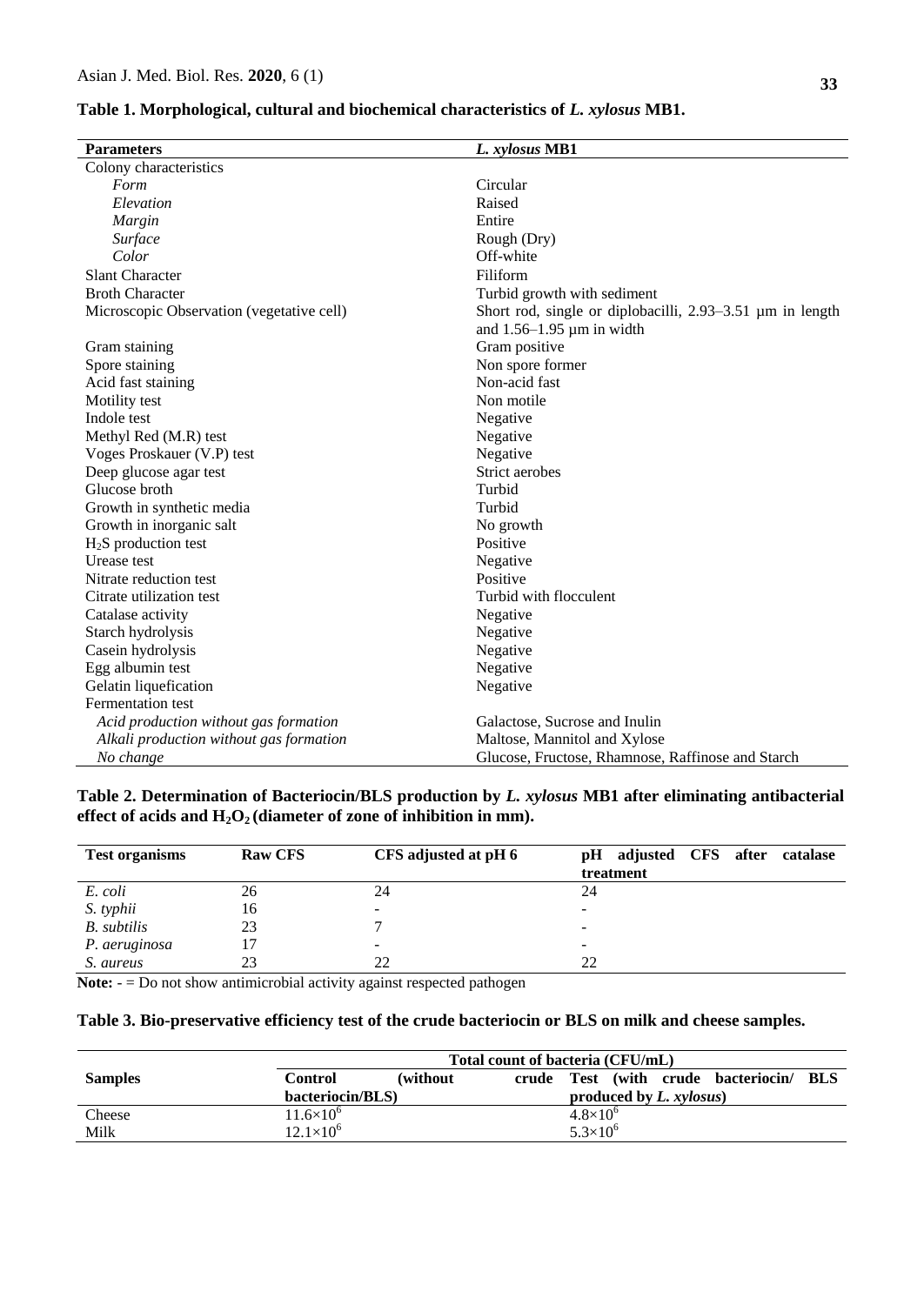

**Figure 1.** *Lactobacillus xylosus* **MB1 can tolerate a wide range of (a) pH (2-9), (b) temperature (27-45°C), (c) bile salt (0.5-2%) and (d) NaCl (1-7%).** 



**Figure 2. Activity of bacteriocin/BLS produced by the isolate** *L. xylosus* **MB1 against** *S. aureus.*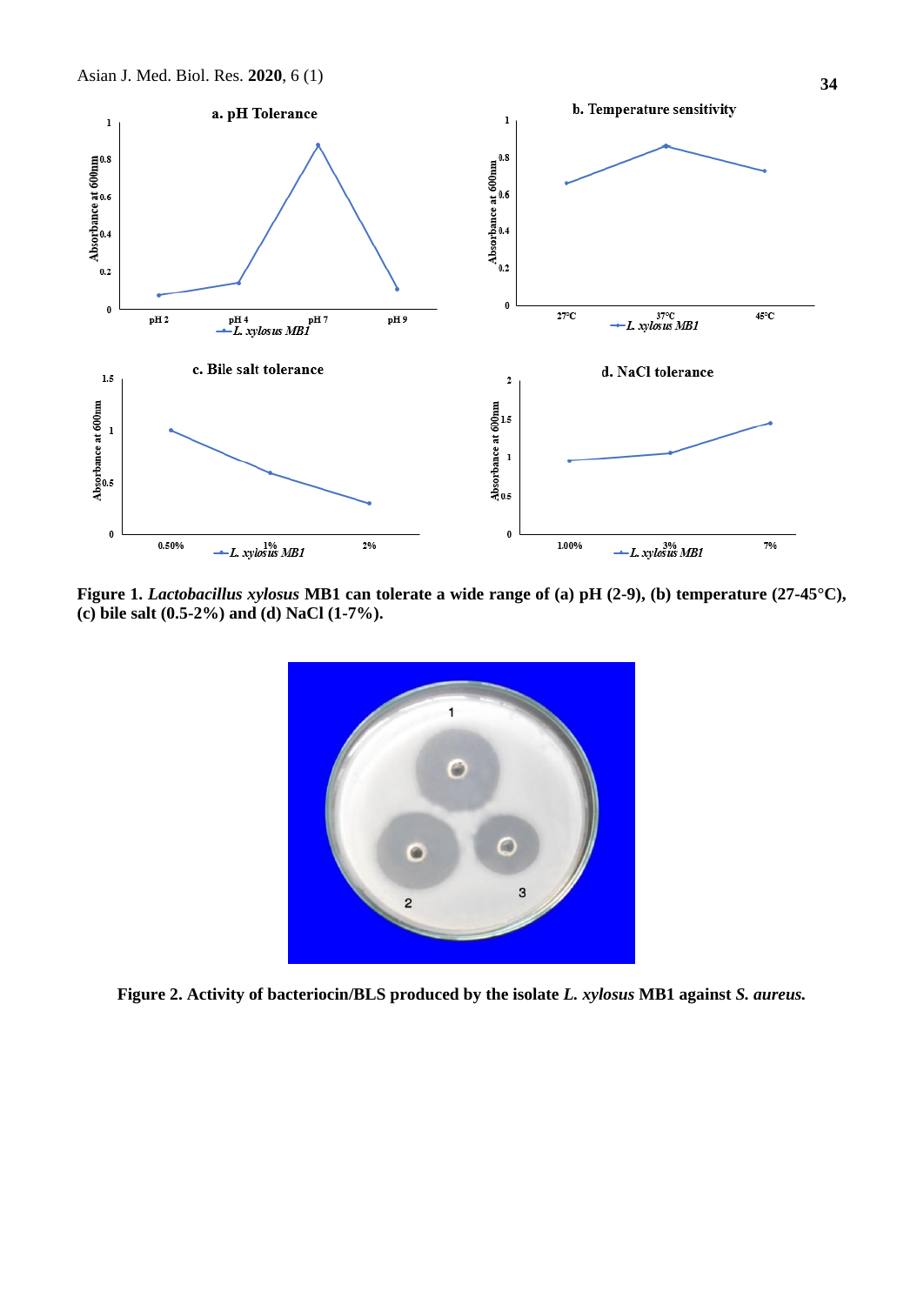





**Figure 4. Antibacterial activity of crude bacteriocin or BLS produced by** *Lactobacillus xylosus* **MB1 after treatment at wide range of (a) temperature (37°C-100°C) and (b) pH (2-9).**

#### **4. Conclusions**

Based on experimental data and empirical observations from this study, it could be stated that our isolated *Lactobacillus xylosus* MB1 and its crude bacteriocin and BLS has tremendous potentiality to be used as probiotics and bio-preservatives after successfully passing through other relevant *in-vitro* and *in-vivo* tests and experiments.

### **Conflict of interest**

None to declare.

#### **References**

Adams MR and P Marteau, 1995. On the safety of lactic acid bacteria from food. Int. J. Food Microbiol., 27: 263.

Agrawal R, 2005. Probiotics: an emerging food supplement with health benefits. Food Biotech., 19: 227-246.

Ahl D, H Liu, O Schreiber, S Roos, M Phillipson and L Holm, 2016. *Lactobacillus reuteri* increases mucus thickness and ameliorates dextran sulphate sodium-induced colitis in mice. Acta Physiologica, 217: 300-310.

Ahmed T and R Kanwal, 2004. Biochemical characteristics of lactic acid producing bacteria and preparation of camel milk cheese by using starter culture. Pak. Vet. J., 24: 87-91.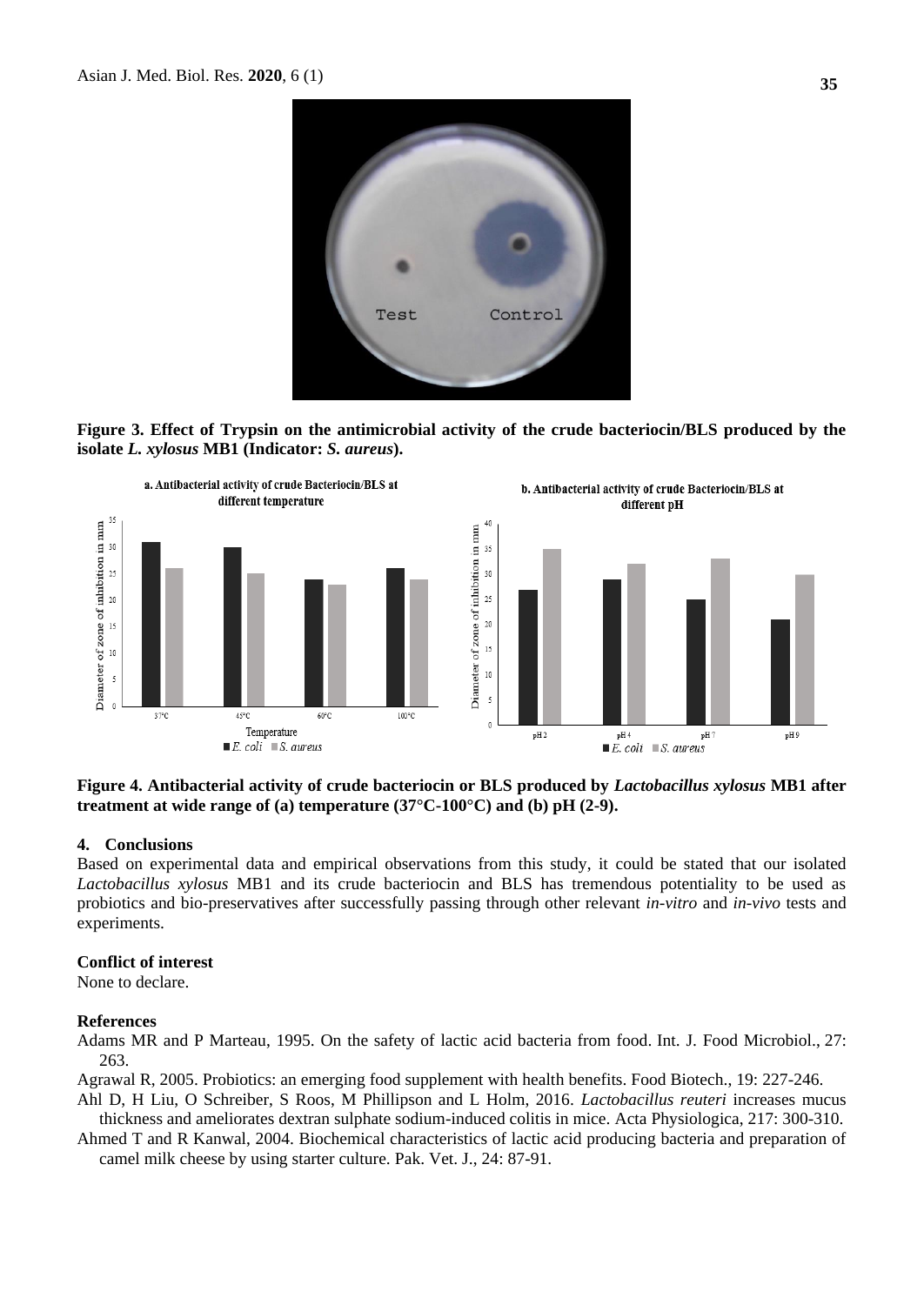- Andersson H, NG Asp, Å Bruc, S Roos, T Wadström and AE Wold, 2001. Health effects of probiotics and prebiotics A literature review on human studies. Näringsforskning, 45: 58-75.
- Andrews JM, 2001. Determination of minimum inhibitory concentrations. J. Antimicrob., 48: 5-16.
- Belicová A, M Mikulášová, and R Dušinský, 2013. Probiotic potential and safety properties of *Lactobacillus plantarum* from Slovak Bryndza cheese. J. BioMed Res. Int., 2013
- Bengmark S, 2002. Gut microbial ecology in critical illness: is there a role for prebiotics, probiotics, and synbiotics? Curr Opin Crit Care, 8: 145-151.
- Boor KJ, 2001. ADSA foundation scholar award fluid dairy product quality and safety: looking to the future. Int. J. Dairy Sci., 84: 1-11.
- Boris S, R Jiménez-Díaz, JL Caso and C Barbes, 2001. Partial characterization of a bacteriocin produced by *Lactobacillus delbrueckii subsp. lactis* UO004, an intestinal isolate with probiotic potential. J. Appl. Microbial., 91: 328-333.
- Bromberg R, I Moreno, CL Zaganini, RR Delboni and JD Oliveira, 2004. Isolation of bacteriocin-producing lactic acid bacteria from meat and meat products and its spectrum of inhibitory activity. Braz. J. Microbiol., 35: 137-144.
- Buchanan RE and NE Gibbons, 1974. Bergey's Manual of Determinative. Bacteriology, 8th ed., Williams and Wilkins, Baltimore, 1268.
- Charteris WP, PM Kelly, L Morelli and JK Collins, 1998. Antibiotic susceptibility of potentially probiotic Lactobacillus species. J. Food Prot., 61: 1636-1643.
- Chowdhury T and J Ferdouse, 2012. Isolation, characterization and antimicrobial activity of lactic acid bacteria from local milk and milk products. Bangladesh J. Microbiol., 29: 76-82.
- Dinev T, G Beev, M Tzanova, S Denev, D Dermendzhieva and A Stoyanova, 2018. Antimicrobial activity of Lactobacillus plantarum against pathogenic and food spoilage microorganisms: a review. Bulg. J. Vet. Med, 21(3).
- Dinkçi N, G Ünal, S Akalin and S Gönç, 2006. The importance of probiotics in pediatrics. Pak. J. Nutr, 5: 608- 611.
- El-Soda M, N Ahmed, N Omran, G Osman and A Morsi, 2003. Isolation, identification and selection of lactic acid bacteria cultures for cheesemaking. Emir. J. Food Agr., 15: 51-71.
- FAO/WHO, 2001. Evaluation of health and nutritional properties of probiotics in food including powder milk with live lactic acid bacteria. Report of a Joint FAO/WHO Expert Consultation. Available at: <http://www.fao.org/es/ESN/Probio/probio.htm>
- Fricourt BV, SF Barefoot, RF Testin, and SS Hayasaka, 1994. Detection and activity of plantaricin F an antibacterial substance from Lactobacillus plantarum BF001 isolated from processed channel catfish. J. Food Prot., 57: 698-702.
- Fuller R, 1989. Probiotic in man and animals. J. Appl. Bacteriol., 66: 131-139.
- Gardiner G, RP Ross, JK Collins, G Fitzgerald, and C Stanton, 1998. Development of a Probiotic Cheddar Cheese Containing Human-Derived Lactobacillus paracaseiStrains. Appl. Environ. Microbiol., 64: 2192- 2199.
- Gilliland SE and ML Speck, 1975. Inhibition of psychrotrophic bacteria by lactobacilli and pediococci in nonfermented refrigerated foods. J. Food Sci., 40: 903-905.
- Guarner F and JR Malagelada, 2003. Gut flora in health and disease. The Lancet, 361: 512-519.
- Hoque MZ, F Akter, KM Hossain, MSM Rahman, MM Billah and KMD Islam, 2010. Isolation, identification and analysis of probiotic properties of *Lactobacillus spp*. from selective regional yoghurts. World J. Dairy & Food Sci., 5: 39-46.
- Hoyos AB, 1999. Reduced incidence of necrotizing enterocolitis associated with enteral administration of *Lactobacillus acidophilus* and *Bifidobacterium* infantis to neonates in an intensive care unit. Int. J. Infect. Dis., 3: 197-202.
- Hu S, L Wang and Z Jiang, 2017. Dietary additive probiotics modulation of the intestinal microbiota. Protein and peptide letters, 24: 382-387.
- Islam KN, T Akbar, F Akther, and NN Islam, 2016. Characterization and confirmation of *Lactobacillus spp*. from selective regional yoghurts for probiotic and interference with pathogenic bacterial growth. Asian J. Biol. Sci., 9: 1-9.
- Jayachitra J and N Ramanathan, 2012. Isolation of bacteriocin producing lactic acid bacteria from fish and its antimicrobial activity. Int J. Recent Sci. Res, 3: 581-584.
- Joshi VK, S Sharma and NS Rana, 2006. Production, purification, stability and efficacy of bacteriocin from isolates of natural lactic acid fermentation of vegetables. J. Food Technol. Biotech., 44: 435-439.